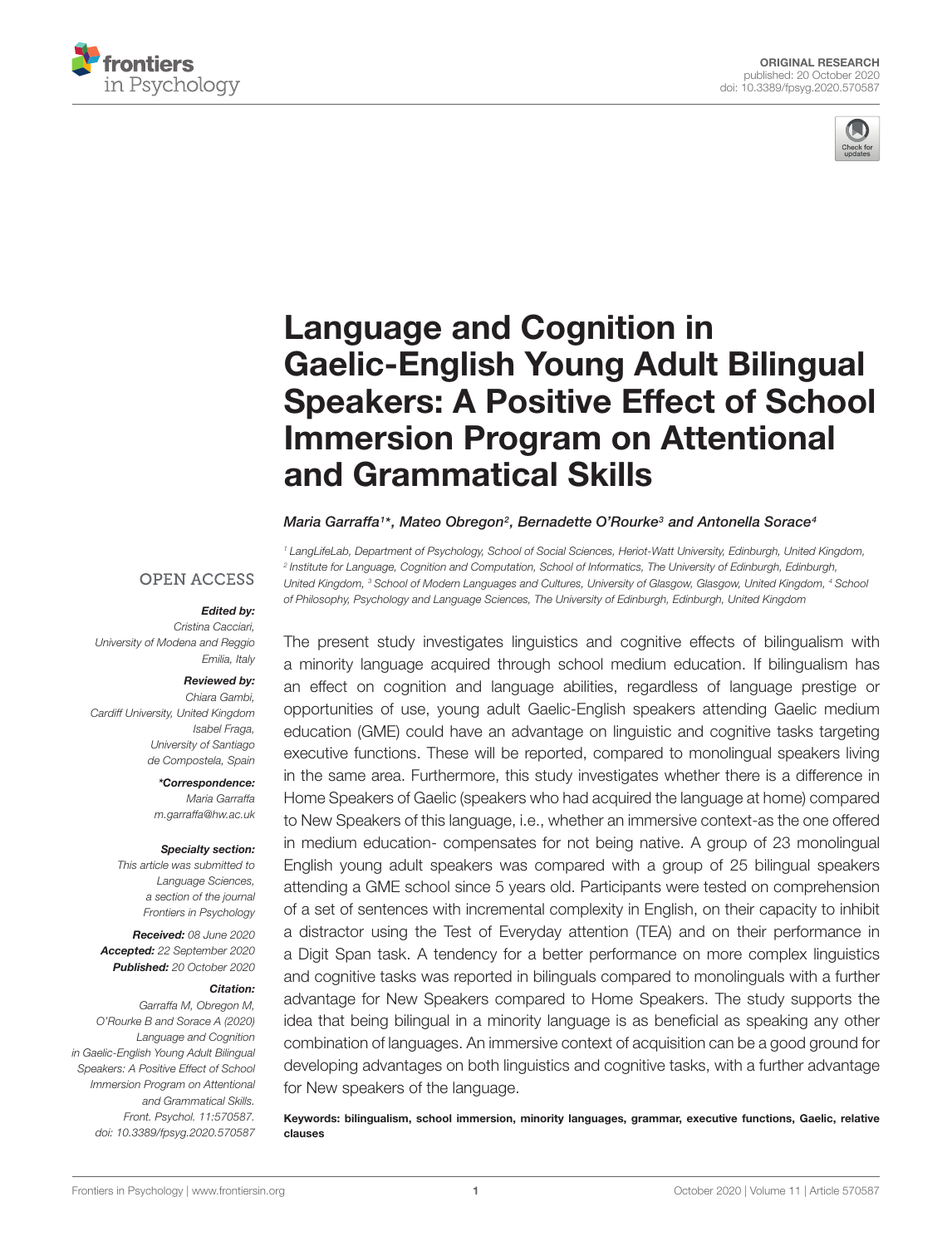# INTRODUCTION

There has been an increased interest in bilingualism research due to the significant rise of the number of speakers of more than one language. To date, estimates indicate that at least half of the world's population is bilingual, and this number is on the rise [\(Grosjean,](#page-10-0) [2010;](#page-10-0) [Marian and Shook,](#page-11-0) [2012\)](#page-11-0). However, while bilingualism covers an entire spectrum of possible language combinations, the number of studies on minority languages such as Gaelic in Scotland is still relatively scarce, despite the fact that many of these languages are under threat because intergenerational transmission no longer enables their maintenance and survival [\(Fishman,](#page-10-1) [1991;](#page-10-1) [McLeod et al.,](#page-11-1) [2010;](#page-11-1) [Gorter and Cenoz,](#page-10-2) [2011;](#page-10-2) [Hornsby and](#page-10-3) [Agarin,](#page-10-3) [2012\)](#page-10-3). One of the main reasons for the lack of intergenerational transmission of minority languages is their low prestige status, and consequent perceived lack of usefulness, compared to globally spoken languages. This discrepancy is also mirrored in bilingualism research, which has largely focused on widely spoken languages (but see [Gorter and](#page-10-2) [Cenoz,](#page-10-2) [2011;](#page-10-2) [Garraffa et al.,](#page-10-4) [2015;](#page-10-4) for reviews of studies on minority languages).

The present study contributes to bridging the gap in research on bilingualism in minority language speakers by investigating the linguistic and cognitive skills of Gaelic-English young adults attending a Gaelic-medium school ("new speakers," who have no Gaelic at home and have acquired Gaelic at school) and comparing monolingual English speakers living in the same area with both native speakers of Gaelic and new speakers of Gaelic.

# Bilingualism in the Scottish Gaelic **Context**

<span id="page-1-0"></span>Bilingualism with minority languages differs from bilingualism with more global languages in various respects, including the quality and quantity of input received by children, the attitudes toward the language and its social status, and the motivations for bilingual upbringing, often linked to heritage values. Therefore, the number of speakers of many minority languages has been reported to be systematically decreasing [\(McLeod et al.,](#page-11-1) [2010\)](#page-11-1). Indeed, studies have found that the intergenerational transmission of Gaelic has been steadily declining for decades, the tendency being even stronger outside the Highlands (see National Language Plan, [Bòrd na Gàidhlig,](#page-10-5) [2007–](#page-10-5)[2012\)](#page-10-6). This decrease is further strengthened by the fact that native speakers of Gaelic tend to increasingly use English within the family, even when the language is learned by the younger generation [\(McLeod et al.,](#page-11-1) [2010\)](#page-11-1). Implications are threefold. First, not only may Gaelic learners get less exposure to Gaelic, but also the input may be less varied (due to a narrower range of speakers and few dialectal variations; see [Houston and Jusczyk,](#page-10-7) [2000\)](#page-10-7), may be affected by language attrition, or may be produced by people who learnt Gaelic as a second language. Second, there is a marked decrease in the number of speakers whose first language is Gaelic. Third, speakers' confidence when speaking Gaelic tends to be low due to lack of perceived usefulness in

speaking the language. Furthermore, native Gaelic speakers are increasingly refraining from speaking and transmitting Gaelic to their children, due to negative attitudes discouraging its use. In this context, the approval of the Gaelic Language (Scotland) Act 2005 marks a pivotal moment in the history of Gaelic, since for the first time Gaelic has been included in a political agenda and considered equal to English. The Gaelic language plan emphasizes the fundamental role of Gaelic medium education (GME) schools in passing on and preserving Gaelic [\(Bòrd na Gàidhlig,](#page-10-5) [2007,](#page-10-5) [2012\)](#page-10-6). These GME schools (**[Figure 1](#page-1-0)**) are one of the pillars of the Gaelic revival strategy and are gaining popularity thanks to the high quality of education, the wish to preserve Scotland's heritage, and the more widespread awareness of the benefits of bilingualism [\(O'Hanlon,](#page-11-2) [2015\)](#page-11-2).

The basic idea behind these policies is that preservation of minority languages rests mainly on a new generation of young adult speakers. Specifically, these policies aim at boosting the number of Gaelic speakers by including young adult learners,

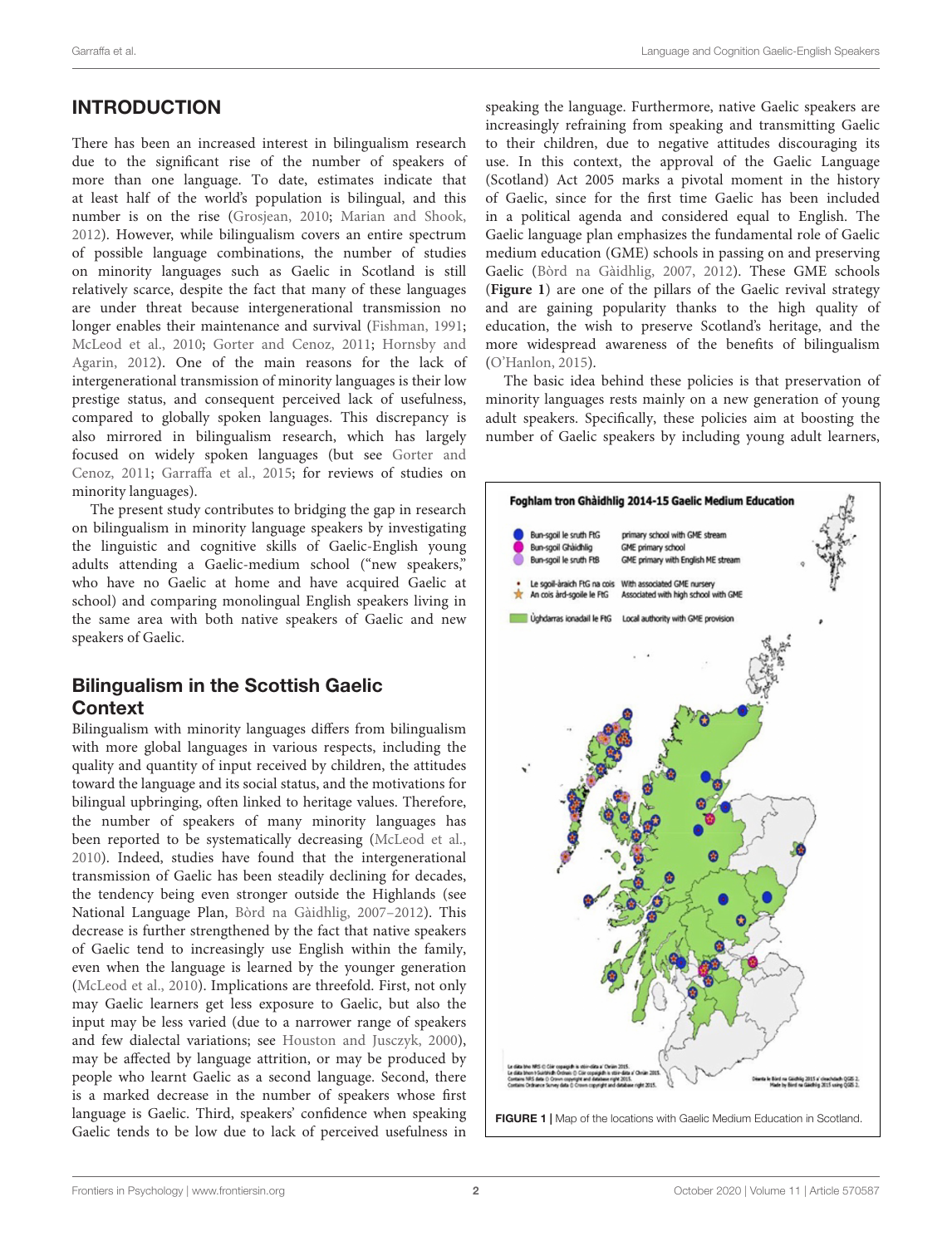in the hope that it will lead to a Reversal Language Shift (RLS) [\(Fishman,](#page-10-1) [1991\)](#page-10-1). Over the last 30 years, many schools have developed GME programs, in which curricular contents are taught through the medium of Gaelic to both native speakers and new speakers (students with no home Gaelic background). This second category represents a crucial asset for the revitalization of the language. However, up to now there has been no research on the linguistic competence and overall cognitive effects of bilingualism in these "New Speakers" in comparison with native speakers of a minority language. The aim of this study is precisely to begin to provide empirical evidence about this population who have now been attending medium education programs for more than 10 years.

# Scottish Gaelic: An Overview

Scottish Gaelic (ScG) is a minority language spoken predominantly in the North West of Scotland and in some urban pockets in the central belt around Glasgow. The language belongs to the Goidelic branch of the Celtic family of Indo-European languages with no connection with the dominant language spoken in the area, English. This study is focusing on grammatical competence in bilingual Gaelic/English speakers. In the paragraph below we will present some features of Gaelic grammar aiming at describing the differences with English, the dominant language spoken in the environment of our participants.

Gaelic is primarily a Verb Subject Object (VSO) language, with considerable phonological, morphological and syntactic variation depending on factors, including dialects and the age of the speaker [\(Lamb,](#page-10-8) [2008;](#page-10-8) [Adger,](#page-10-9) [2009a,](#page-10-9)[b\)](#page-10-10).

Gaelic has a system of cases (nominal, prepositional, possessive, and vocative), all morphologically marked on nouns. The nominal case is used for the citation form of a word. The genitive case is used to express a possessive relation between nouns, as in the nominal form casan a' bhùird (the table's legs). In the possessive forms only the noun denoting the possessor takes the genitive case. It is interesting to note that differently from English in these constructions Gaelic places an article only in front of the second noun. The vocative case is used when addressing a person, for example in a speech or in a letter.

A remarkable difference with the syntax of English is that in Gaelic has no prototypical verbal passives, but different structures to denote a prominent role of the patient over the agent. For example a construction with the auxiliary–rach with the meaning of "come to pass," mostly used with transitive verbs. Another option is the combination of an aspectual marker  $air + verb$  "to be." As in the sentence Bha an rìgh air a mharbhadh be.PAST ("The king AIR his kill VN," "The king was killed").

Scottish Gaelic, as a language spoken by few people, is influenced by the dominant language, English. A noticeable trend in the syntax of Gaelic exemplifying the impact of English, is the tendency for younger speakers to answer to a Yes/No to with tha and chan eil. ScG does not have a lexical affirmation/negation term for polar questions, with the most typical answer being the repetition of the verb preceded by  $cha(n)$ . An answer such as tha and chan eil is viewed as ungrammatical for a traditional Gaelic speaker.

# Language and Cognition in Bilingualism With Minority Languages

Over the last 15 years, research has focused both on the linguistic and the general cognitive effects of bilingualism [\(Bialystok,](#page-10-11) [2009;](#page-10-11) [Baum and Titone,](#page-10-12) [2014\)](#page-10-12). Many studies (but not all, see [Paap and](#page-11-3) [Greenberg,](#page-11-3) [2013\)](#page-11-3) have found a positive effect of bilingualism on language development [\(Prior and MacWhinney,](#page-11-4) [2010;](#page-11-4) [Bartolotti](#page-10-13) [and Marian,](#page-10-13) [2012;](#page-10-13) [Marian and Shook,](#page-11-0) [2012\)](#page-11-0) and general cognitive functions, such as the control of attention. However, there is a limited number of studies on the cognitive effects of bilingualism in minority languages, and their results are mixed. While some have found no evidence of a cognitive advantage in minority language bilinguals [\(Gathercole et al.,](#page-10-14) [2014](#page-10-14) for Welsh-English; [Duñabeitia et al.,](#page-10-15) [2014](#page-10-15) for Basque-Spanish), others did find an advantage in terms of cognitive control in selective tasks, for example in working memory [\(Antoniou et al.,](#page-10-16) [2014](#page-10-16) for Greek-Cypriot Greek; [Lauchlan et al.,](#page-10-17) [2013](#page-10-17) for a comparison of Gaelic-English with Sardinian-Italian; [Vangsnes et al.,](#page-11-5) [2017](#page-11-5) for a study of biliteracy in Nynorsk and Bokmal) or for selective grammatical structures such as object relative clauses [\(Garraffa](#page-10-4) [et al.,](#page-10-4) [2015,](#page-10-4) [2017\)](#page-10-18). [Garraffa et al.](#page-10-4) [\(2015\)](#page-10-4) research is particularly relevant for the purpose of our study. It looks at Sardinian-Italian bilingual children in two different age groups (at the beginning of primary school and after 1 year of primary education) living in an area were Sardinian is widely spoken, and compares their cognitive and linguistic skills with monolingual Italian children's living in the same area. Results showed that across age groups, the performance of Sardinian–Italian bilingual children on the dominant language was in most cases indistinguishable from that of monolingual Italian children, in terms of both Italian language skills and general cognitive abilities. In some cases, however, there was a difference in favor of the older bilingual children, which was more pronounced for complex sentences, such as center-embedded relative clauses, such as The mum who the child is kissing is blonde. This implies that being bilingual in a minority language does not negatively affect the community language either cognitively or in terms of language proficiency. However, the positive cognitive effects of bilingualism that were found seemed to emerge gradually over time.

Overall, the results from these studies are difficult to compare, as minority languages typically receive varying levels of institutional support (e.g., Welsh vs. ScG) and the number of speakers varies, affecting background measures. The diversity of contexts in which minority languages are used points to the importance of understanding the influence of factors such as level of education, typological distance from the dominant language, and patterns of language use, and stresses the need for more investigations on bilingual language development in different circumstances.

# New Speakers

In previous research, new speakers have been investigated under various labels, e.g., "non-native speaker," "second language speaker," "L2 speaker," and "learner." For the sake of clarity, in the current study we use the term "new speaker" as defined by [McLeod and O'Rourke](#page-11-6) [\(2015\)](#page-11-6), "people who did not acquire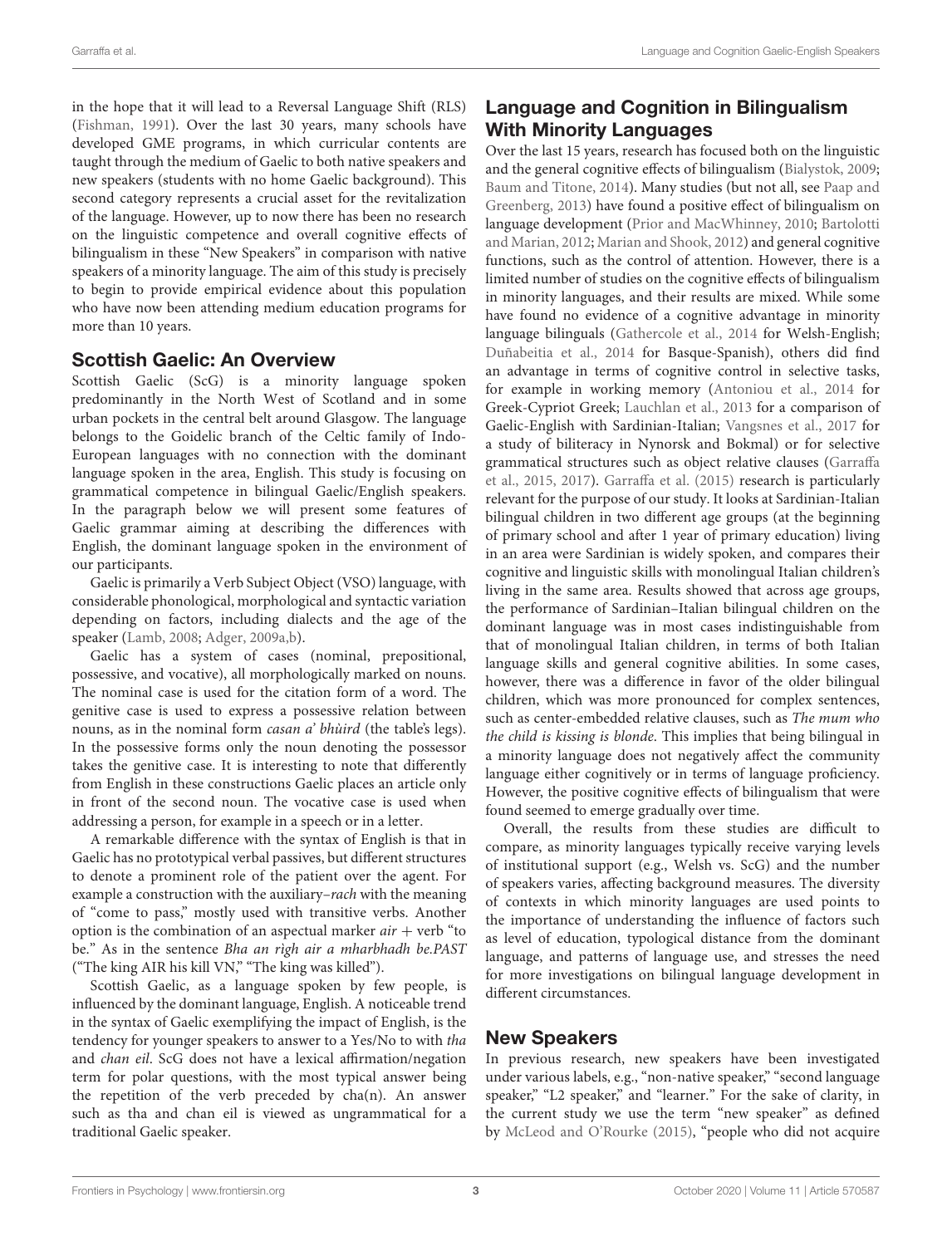Gaelic in the home when growing up, but have nevertheless acquired a significant degree of competence in the language and are now making active use of the language in their lives." Using this label enables us to distance ourselves from the native/non-native speaker dichotomy, and to include different language learning trajectories in the debate on bilingualism [\(O'Rourke and Pujolar,](#page-11-7) [2013\)](#page-11-7). By contrast, the term "native speakers" refers to "learners of the language who had extensive exposure to Gaelic while growing up but did not acquire active competence in it" (ibid). In the context of language revitalisation and maintenance policies, the number of native speakers is declining, while that of new speakers is increasing, as with other minority languages (see [O'Rourke and Ramallo,](#page-11-8) [2013](#page-11-8) for Galician; [O'Rourke and Walsh,](#page-11-9) [2015,](#page-11-9) [2020](#page-11-10) for Irish; [Hornsby,](#page-10-19) [2008](#page-10-19) for Breton; [Price and Tamburelli,](#page-11-11) [2016](#page-11-11) for Welsh; [Ortega](#page-11-12) [et al.,](#page-11-12) [2015](#page-11-12) for Basque). The resulting diversity of speakers may subsequently generate tensions between communities, especially in terms of authenticity, ownership and legitimacy of the language [\(O'Rourke and Ramallo,](#page-11-8) [2013;](#page-11-8) [McLeod and O'Rourke,](#page-11-6) [2015;](#page-11-6) [O'Rourke and Pujolar,](#page-11-13) [2015\)](#page-11-13). It is precisely these issues that have been the focus of research on speakers of minority languages, and especially the status and role of new speakers. However, most studies investigate either children attending medium education programs and in the process of learning the language, or adults, especially those using Gaelic in the workplace. Common findings about adults' perceptions and experiences across studies can be summarized as follows: (a) adult new speakers often consider native speakers as a model of "good Gaelic;" (b) they tend to consider their Gaelic as less "pure" and worthy; (c) they are more willing to use Gaelic frequently and in different environments than native speakers; (d) yet, native speakers do not always value their efforts and sometimes switch to English; (e) the Gaelic spoken by Glaswegian and Edinburgh adult new speakers is sometimes perceived as an "urban construct" [\(McLeod and O'Rourke,](#page-11-6) [2015\)](#page-11-6), due to speakers' urban accents; lastly, (f) there are too few opportunities to use Gaelic in the public sphere, enhancing the sense of illegitimacy when it comes to using Gaelic in a wider context. In the context of GME, the majority of the students are New speakers, with no opportunity to practice the language at home and no exposure to the language in early years. In this study we will look at the performance of the New speakers compared to Home speakers considering if the consistent school input in the minority language will supersede the lack of input in the home environment.

# Research Questions

In the context of the debate of the effects of bilingualism with a minority language, our study aimed to achieve four main goals. First, we wanted to test the hypothesis of an effect of bilingualism on language proficiency by measuring grammatical abilities in English monolingual children and bilingual children attending an immersion school on Gaelic. Second, we looked at the effect of language exposure on both linguistic and cognitive abilities, comparing Home Speakers (speakers who learned the minority language at home) and New Speakers (speakers who started learning the language in the school and with no

Gaelic at home). Third, we examined the relationship between grammatical abilities in complex sentences and cognitive tasks targeting interference of pragmatic abilities, looking at possible interactions between cognition and comprehension of centerembedded and relative clauses.

Our fourth and final goal was to contribute on the debate regarding revitalization of minority languages, looking at overall differences in grammatical abilities and cognition in young adults, and comparing the effects of language immersion programs in areas where the medium school represents the only opportunity to speak the language in the community.

The main aim of the study was to explore the linguistic and cognitive profile of young adults learning Gaelic through the school medium and compare abilities of home speakers, new speakers and monolinguals at the end of the school cycle (14-years education in the language). We address the following questions:

Is there a difference between the linguistic English skills of monolingual speakers of English and Gaelic/English home young adult speakers of Gaelic, and new speakers of Gaelic attending GME?

Is there a difference between the cognitive skills of Home speakers of Gaelic and New speakers of Gaelic (both attending GME), in particular with respect to working memory and attentional control?

Is there an interaction between comprehension of complex sentences and control of interference in general attentional task?

Are the possible effects on language and cognition due to the higher socio-economic background of the bilingual young adults?

# MATERIALS AND METHODS

# **Participants**

Participants were recruited from one secondary school with English as medium for education and one secondary school providing immersion education in Gaelic from nursery through the end of the secondary program (from 3 years of age up to 18). They were all young adults aged 16–18 years (mean = 16.4, SD = 0.58), attending S5 and S6, i.e., the last 2 years of Secondary Education in Scotland. Academic performance in English were reported as typical for their stage level. Students with no standard scores and beyond in their exams results were not invited to take part in the study, Number of students excluded was not shared. Parents of those willing to participate returned information and consent sheets and a questionnaire indicating whether they were exposed to Gaelic at home. 49 participants took part to the study, one participant was excluded as they performed below standard scores for their age band in the standard test, leaving 48, of which 23 were from the monolingual school (age mean 16.6, SD 0.58. In the two bilingual groups, 10 participants were exposed to Gaelic from birth, age mean 16.1 SD 0.32 (henceforth "home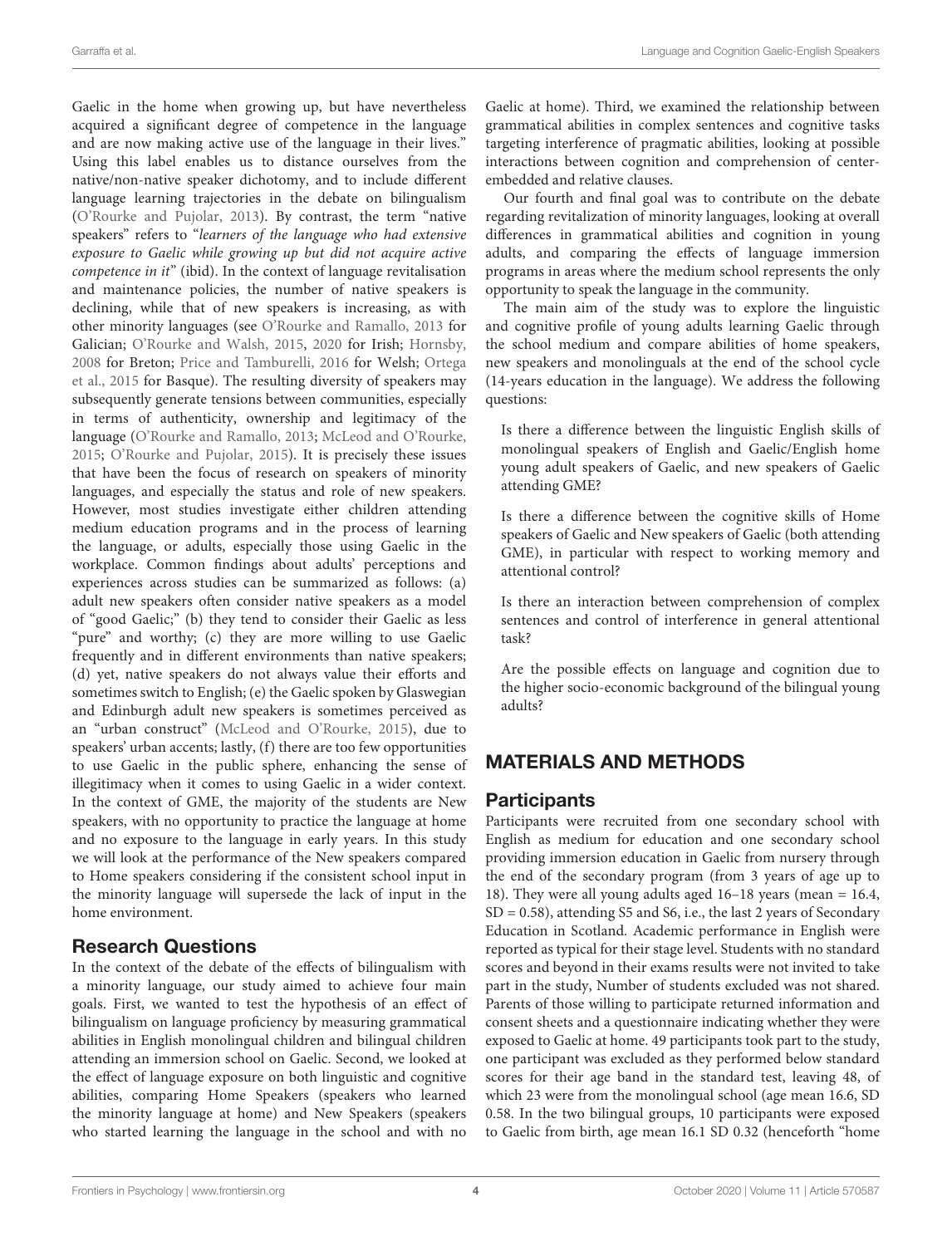speakers;" male =  $6$ , female =  $4$ ) and 15 were first exposed to Gaelic through nursery, age-mean 16.4 SD 0.63 (henceforth "new speakers;" male = 3, female =  $12$ ).

Students attending the monolingual school were all resident in the catchment area of the school. All postcodes indicated an area considered not deprived (decile 10, quintile 5 of the Scottish of Multiple deprivation index, SIMD)<sup>[1](#page-4-0)</sup>. Students attending the bilingual GME schools had a different set of postcodes, with many of them based in the most deprived area (decile 1, quintile 1).

# Language Profiles

Bilingual participants completed the Bilingual Language Profile (BLP; [Birdsong et al.,](#page-10-20) [2012\)](#page-10-20), supplemented by two questions about accent perception from the Language Experience and Proficiency Questionnaire (LEAP-Q; [Marian et al.,](#page-10-21) [2007\)](#page-10-21). The BLP consists of 17 questions in total, divided into four categories, i.e., Language History, Language Use, Language Proficiency, and Language Attitudes. Participants in the two bilingual groups, home speakers and new speakers, did not differ on any of the BLP factors excluding Language History, where there was a significant difference in the number of years they had spent in a family where Gaelic is used: 15 years average for Home speakers (SD 4.84) and 9 years for new speakers (SD 7.83). No other differences were found in the other categories.

# Experimental Measures

#### Linguistic Measures

All participants took the Test for the Reception of Grammar, version 2 (TROG-2; [Bishop,](#page-10-22) [2003\)](#page-10-22) to measure their comprehension in English. This test consists of 20 blocks of four utterances each, with each block testing different grammatical structures, starting from simple two elements active sentences to more complex center-embedded clauses (see **[Table 1](#page-4-1)** for the full list of TROG-2 blocks and one sentence example). In particular, according to the test norms, we are expecting some differences in performance on the more complex blocks and at ceiling performance with simpler sentences.

The test was based on a booklet of stimulus pictures, with four pictures for each sentence and the target utterance at the bottom, as shown in **[Figure 2](#page-4-2)**. Participants listened to a sentence read aloud by the experimenter and had to match it with the picture they thought corresponded to the sentence. The test took approximately 20 min and the experimenter scored each

<span id="page-4-0"></span><sup>1</sup><http://simd.scot/2016/#/simd2016/BTTTFTT/9/-4.0000/55.9000/>

<span id="page-4-1"></span>

| <b>TABLE 1</b> Example of structures from the TROG-2 (Bishop, 2003). |  |  |  |
|----------------------------------------------------------------------|--|--|--|

| <b>Grammatical structures</b> | <b>Example</b>                                |
|-------------------------------|-----------------------------------------------|
| Relative clause in object     | The girl chases the dog that is jumping.      |
| Reversible subject-verb order | The cat is looking at the boy.                |
| Relative clause in subject    | The man that is eating looks at the cat.      |
| Center-embedded sentence      | The sheep the girl looks at is running.       |
| Reversible passive            | The cow was chased by the girl.               |
| Pronoun binding               | The man sees that the boy is pointing at him. |
|                               |                                               |



<span id="page-4-2"></span>utterance manually on the basis of the provided scoring sheet. To pass a block, participants had to match all four items in the block correctly.

# Cognitive Measures

### **Attention**

Participants took the Test of Everyday Attention, version 2 (TEA-2; [Robertson et al.,](#page-11-14) [1994\)](#page-11-14). This is a widely used clinical test assessing several aspects of attentional control, which has recently been adapted for use in research on typical bilingualism [\(Bak et al.,](#page-10-23) [2016\)](#page-10-23). It consists of three standardized subsets, i.e., the Elevator Task, the Elevator Task with Distraction, and the Elevator Task with Reversal. Each of these subsets lasts approximately 5 min and the experimenter scores each test manually on a scoring sheet. In the Elevator Task, which tests auditory sustained attention, participants heard a series of pre-recorded low tones occurring at varying intervals and were asked to count them. The Elevator Task with Distraction tests targets auditory selective attention and inhibitory control. During the test, participants heard a series of low tones and high tones at varying intervals, and were asked to count only the low tones, while disregarding the high tones. The third subtest, the Elevator Task with Reversal, targets inhibitory control and switching abilities, including noticing a cue that prompts the refocusing of attention. Participants heard high, middle and low tones. They had to count the middle tones upward when preceded by a high tone (excluding the high tone), and to count them downward when preceded by a low tone (excluding the low tone). The high and low tones only signaled the directionality of counting, i.e., whether the participants needed to add (high tone) or subtract (low tone) the middle tones. Participants sat in front of a computer screen and the experimenter played each subset of recordings. There was a practice session before each subset.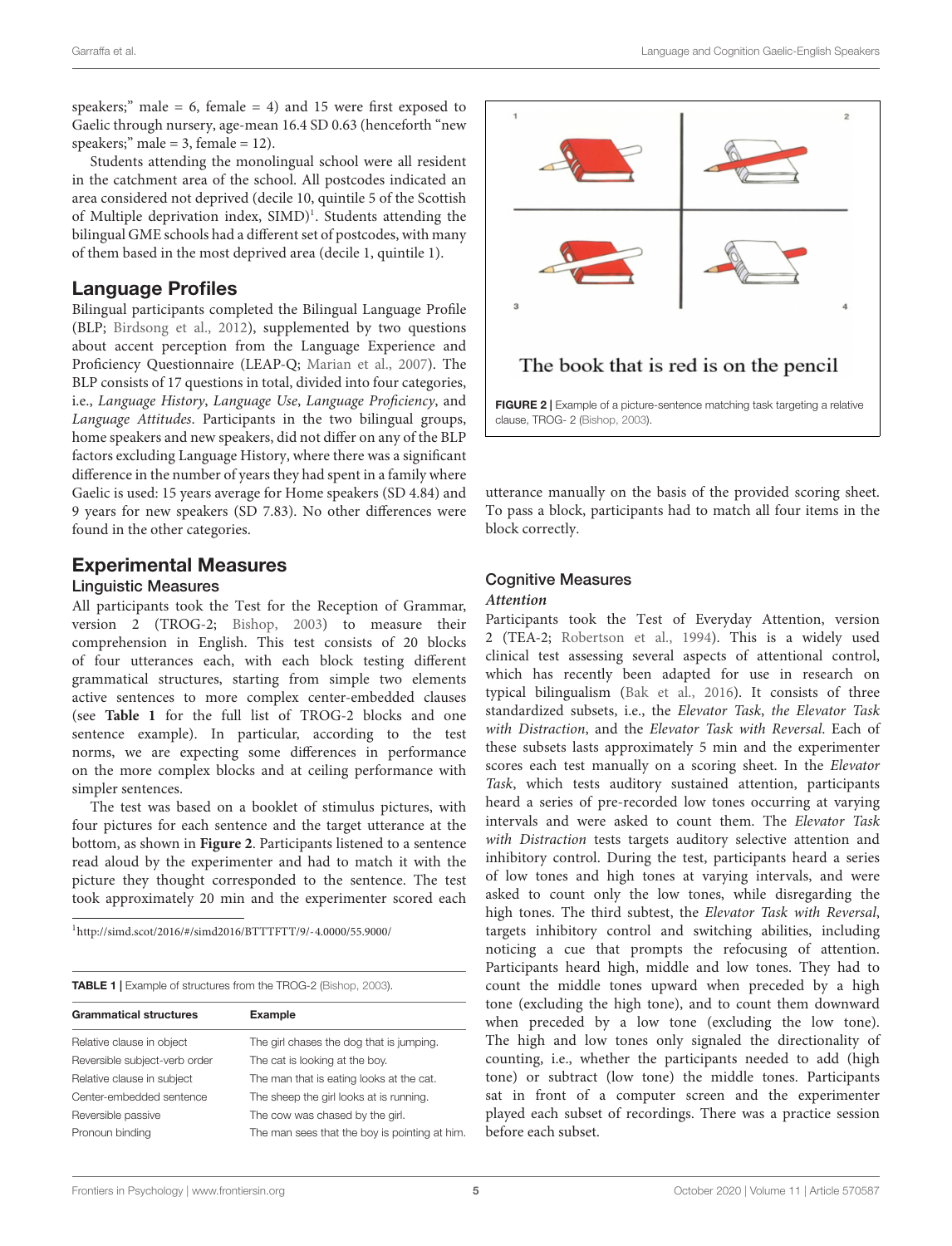#### **Working memory**

Participants also performed the Backward Digit Span test of working memory (WAIS-III, [Wechsler,](#page-11-15) [1991\)](#page-11-15). The experimenter read a sequence of digits, one second per digit, and then the participant had to repeat the sequence backward. Each sequence was incrementally longer (3 digits, 4 digits, 5 digits, and so on up to 8 digits). A sequence was considered correct if the participant repeated the whole sequence in the correct reverse order. There were two sequences for each digit length. A score consisted of the longest sequence repeated correctly, with a score of two when correct on first trial, and 1 when correct on second trial.

All the background and experimental tests were administered in one session of approximately 45 min, which took place in a quiet room in the school.

# RESULTS

The following analyses considered differences between monolingual and bilingual groups, as well as between the three study groups (Monolinguals, Home speakers, and New speakers). Consequently, the following descriptive statistics have summaries for all these groupings.

# Linguistic Measures

Three measures from the TROG-2 were used to compare linguistic abilities between groups, namely, Total raw score, Relative clauses accuracy (blocks G, S, and T) and more in detail the score on the more complex Center-Embedded clauses (Block T, **[Figure 2](#page-4-2)**). Total standardized scores are reported in the descriptive tables to facilitate comparisons with other studies. These linguistic descriptive measures are shown in **[Table 2](#page-6-0)**.

The Scottish Index of Multiple deprivation (SIMD) median scores for each group are also shown in **[Table 2](#page-6-0)**. It is interesting to note that while socio-economic status measured by means of the SIMD varied between groups. However, children from more deprived areas and children with a higher family income performed similarly on the standardized TROG-2.

# Cognitive Measures

Backward digit span and TEA were used as markers of cognitive ability in the three different groups. **[Table 3](#page-6-1)** shows median and inter-quartile ranges for backward digit span and for the three TEA measures. Median and IQR were used as measures of central tendency as these parameters do not have a normal distribution. Working memory (as measured by Backward digit span) does not differ significantly between the between the monolinguals and the two bilingual groups.

However, the more complicated TEA-2 and TEA-3 do show the monolingual group to be slightly suppressed when compared to the combined bilingual group. The distributions for these tests are non-normal and constrained between 0 and 7 (TEA-1) or 0 and 10 (TEA-2 and TEA-3).

# Regression Modeling

Language comprehension was explored with the TROG-2 total raw score as the dependent variable with Gaussian error distribution regression models. Variables for cognitive function are limited to small ranges of possible values, hence regression models that assume Gaussian distributions are inappropriate for these measures. We therefore used generalized regression models with Poisson distributions that are appropriate for discrete data ranges where the cognitive measures were the dependent variable.

To address the question of whether the data supported generalized regression modeling, a power analysis was performed for TROG-2. Taking  $R^2$  from the second regression model in **[Table 4](#page-6-2)** [TROG-2  $\sim$  Monolingual vs. Bilingual + Age, with  $df = (2,45)$  to estimate effect size, the resulting power for the generalized regression model was 0.848 at the 0.05 level. When all three test groups were considered (model 3 in **[Table 4](#page-6-2)**), the resulting power for the regression was 0.870 (df =  $(3,44)$ , sig. level = 0.05). These power levels are satisfactory for the generalized linear regression modeling used in this analysis.

#### Modeling Language Proficiency by Language Groups

Regarding our first research question concerning linguistic skills between the monolingual and bilingual groups, and between all three language groups, we carried out linear regressions of these groups onto TROG-2 total raw score. **[Table 4](#page-6-2)** reports three regression models in hierarchical (embedded) regression style.

The first model (the base model) uses Age as a fixed effect predictor as it significantly explains some variance around TROG-2 (coeff =  $-0.860$ ,  $t(df = 48) = -1.731$ ,  $p = 0.091$ ). Interestingly, the coefficient is negative implying that greater scores on the TROG-2 associate with decreasing ages.

The second regression model in **[Table 4](#page-6-2)** adds a Monolingual/Bilingual fixed predictor to model 1. As can be seen from the model statistics, this second model improves upon the first model ( $R^2 = 0.061$  for model 1, and  $R^2 = 0.195$  for model 2). Moreover, the Bilingual coefficient is 2.635 ( $p = 0.009$ ) meaning that bilinguals (Home speakers plus New speakers) significantly outperform monolinguals on the TROG-2.

The third model in **[Table 4](#page-6-2)** further breaks down the language into the three experiment groups, namely monolingual, home speakers and new speakers. Again, this model explains more variance than model 2 (model 3  $R^2 = 0.228$ ). However, the comparison between language groups shows that while New speakers significantly outperform monolinguals (New Speakers coeff = 3.274,  $p = 0.004$ ), Home speakers are not significantly differentiated from monolinguals (Home speakers  $t = 1.175$ ,  $p = 0.247$ ). In both models 2 and 3, Age does not explain a significant amount of variance around TROG-2. This could be that there is an association between Age and language groupings (c.f. Ages in **[Table 2](#page-6-0)**).

### Modeling Cognitive Skills by Language Groups

The second research question addresses working memory and attentional control, asking if the different language groups perform differently on these measures. **[Table 5](#page-7-0)** (Home speakers vs. New speakers) and **[Table 6](#page-7-1)** (Monolingual vs. Bilingual) show these regression models. As these dependent measures are finite (0–7, for TEA-1; 0–10 for TEA-2 and 0–8 for backward digit span), we used general linear regression with Poisson error distribution for a finite count dependent variable. The four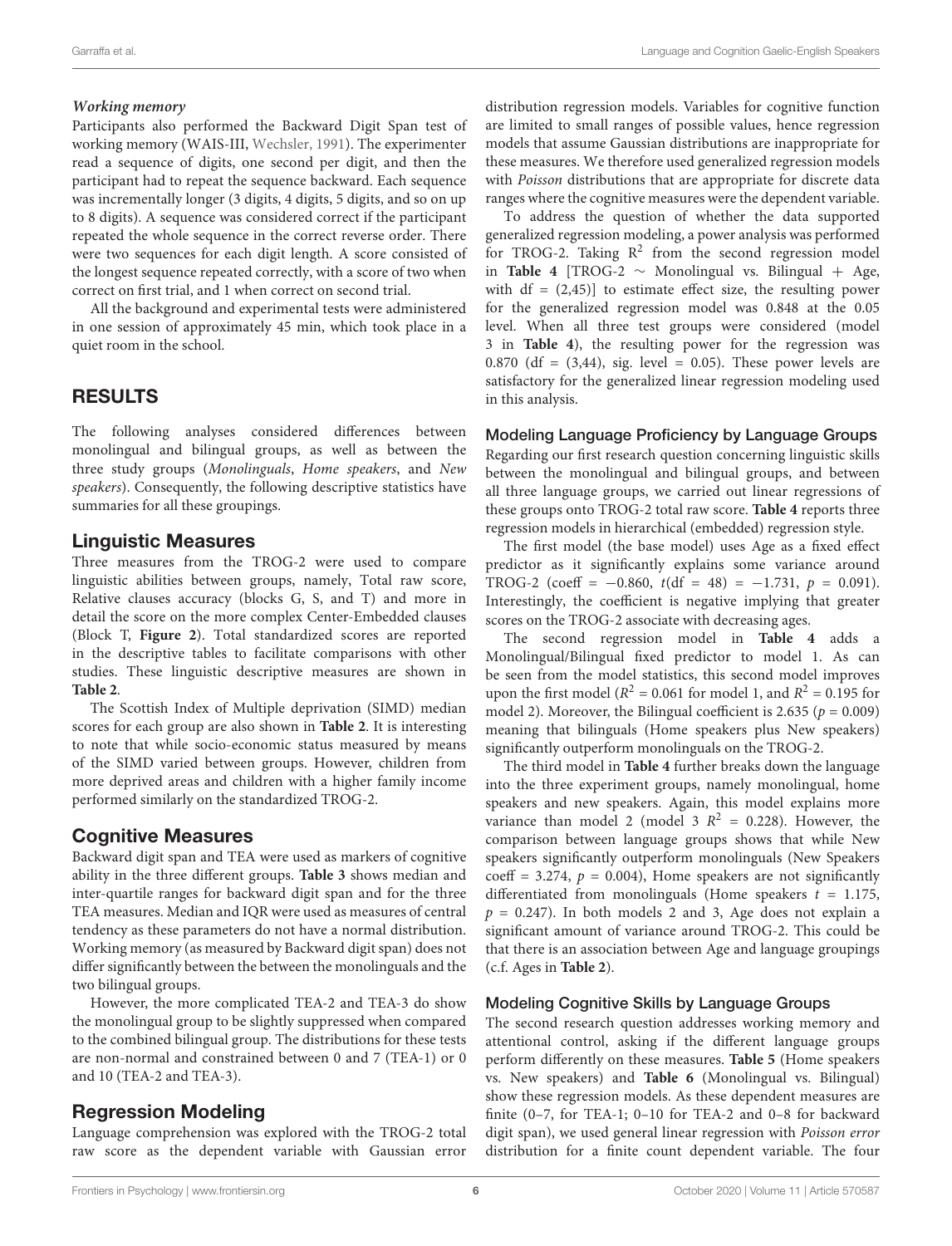<span id="page-6-0"></span>TABLE 2 | Descriptive statistics for SIMD (0-20) and TROG-2 for monolingual and bilingual groups: Total Standardized score; Relative clause correctness (0-4, but actual range was 3–4) and Center-Embedded clause correctness (0–4).

| Languages   | <b>Bilinguals</b> | Ν  | Age mean (sd) | SIMD median (igr) | TROG-2 Std<br>mean (sd) | <b>Relative Clause</b><br>median (igr) | <b>Center-Embedded</b><br>median (igr) |
|-------------|-------------------|----|---------------|-------------------|-------------------------|----------------------------------------|----------------------------------------|
| Monolingual |                   | 23 | 16.6 (0.58)   | 3.0(1.00)         | 92.9(7.39)              | 3.0(0.00)                              | 2.0(1.00)                              |
| Bilingual   |                   | 25 | 16.3 (0.54)   | 9.0(10.00)        | 94.1 (8.87)             | 4.0(1.00)                              | 3.0(1.00)                              |
|             | Home Speakers     | 10 | 16.1(0.32)    | 15.5(8.75)        | 93.2(8.22)              | 4.0(1.00)                              | 2.0(1.75)                              |
|             | New Speakers      | 15 | 16.4 (0.63)   | 7.0(9.00)         | 94.7(9.51)              | 4.0(0.50)                              | 3.0(1.50)                              |

Values shown are either mean (standard deviation), or median (inter-quartile range).

<span id="page-6-1"></span>TABLE 3 | Descriptive statistics for cognitive measures: Backward digit span (0–8); Test of Everyday Attention-1, TEA-1 (0–7); TEA-2 (0–10); TEA-3 (0–10).

| Languages   | <b>Bilinguals</b> | N  | TEA-1 median (igr) | TEA-2 median (igr) | TEA-3 median (igr) | Backward Digit Span median (igr) |
|-------------|-------------------|----|--------------------|--------------------|--------------------|----------------------------------|
| Monolingual |                   | 23 | 7.0(1.00)          | 8.0(3.50)          | 5.0(2.50)          | 6.0(1.50)                        |
| Bilingual   |                   | 25 | 7.0(0.00)          | 9.0(2.00)          | 8.0(5.00)          | 6.0(1.00)                        |
|             | Home Speakers     | 10 | 7.0(0.00)          | 9.5(2.00)          | 8.5(2.75)          | 6.5(1.00)                        |
|             | New Speakers      | 15 | 7.0(0.00)          | 9.0(2.00)          | 8.0(4.50)          | 6.0(1.50)                        |

<span id="page-6-2"></span>**TABLE 4 | Regression models (Im()) of TROG-2 total score by Language groups** (either Monolingual/Bilingual, or Monolingual/Home Speakers/New Speakers).

|                        | Dependent variable: |                                                                       |                   |  |  |  |  |  |
|------------------------|---------------------|-----------------------------------------------------------------------|-------------------|--|--|--|--|--|
|                        |                     | <b>TROG-2 total raw score</b>                                         |                   |  |  |  |  |  |
|                        | (1)                 | (2)                                                                   | (3)               |  |  |  |  |  |
| (Intcpt)/              | 73.688              | 72.315                                                                | 72.353            |  |  |  |  |  |
| 2,3:Monolingual        | $t = 149.898$       | $t = 106.359$                                                         | $t = 107.308$     |  |  |  |  |  |
|                        | $p = 0.000$         | $p = 0.000$                                                           | $p = 0.000$       |  |  |  |  |  |
| 2: Bilingual           |                     | 2.635                                                                 |                   |  |  |  |  |  |
|                        |                     | $t = 2.741$                                                           |                   |  |  |  |  |  |
|                        |                     | $p = 0.009$                                                           |                   |  |  |  |  |  |
| 3: Home                |                     |                                                                       | 1.493             |  |  |  |  |  |
| speakers               |                     |                                                                       |                   |  |  |  |  |  |
|                        |                     |                                                                       | $t = 1.175$       |  |  |  |  |  |
|                        |                     |                                                                       | $p = 0.247$       |  |  |  |  |  |
| 3: New                 |                     |                                                                       | 3.274             |  |  |  |  |  |
| Speakers               |                     |                                                                       |                   |  |  |  |  |  |
|                        |                     |                                                                       | $t = 3.080$       |  |  |  |  |  |
|                        |                     |                                                                       | $p = 0.004$       |  |  |  |  |  |
| Age                    | $-0.860$            | $-0.479$                                                              | $-0.607$          |  |  |  |  |  |
|                        | $t = -1.731$        | $t = -0.988$                                                          | $t = -1.239$      |  |  |  |  |  |
|                        | $p = 0.091$         | $p = 0.329$                                                           | $p = 0.222$       |  |  |  |  |  |
| Observations           | 48                  | 48                                                                    | 48                |  |  |  |  |  |
| $R^2$                  | 0.061               | 0.195                                                                 | 0.228             |  |  |  |  |  |
| Adjusted $R^2$         | 0.041               | 0.160                                                                 | 0.175             |  |  |  |  |  |
| Residual Std.<br>Error | $3.406$ (df = 46)   | $3.188$ (df = 45)                                                     | $3.158$ (df = 44) |  |  |  |  |  |
| <b>F</b> Statistic     |                     | $2.995*$ (df = 1; 46) $5.466***$ (df = 2; 45) $4.324***$ (df = 3; 44) |                   |  |  |  |  |  |

Model 1: TROG-2  $\sim$  Age.

Model 2: TROG-2 ∼ Monoling/Biling + Age.

Model 3: TROG-2 ∼ Monoling/Home Speakers/New Speakers + Age.  $*p < 0.1;$   $*p < 0.05;$   $**p < 0.01$ .

cognitive measures used in this study can be considered as finite count variables.

In **[Table 5](#page-7-0)** TEA-1, TEA-2, TEA-3 and backward digit span are modeled by the two bilingual groups. None of these models differentiate between Home speakers and New speakers on these cognitive measures ( $t = -0.25$  for TEA-1;  $t = 0.282$  for TEA-2;  $t = -0.338$  for TEA-3;  $t = -0.098$  for backward digit span).

Cognitive performance modeled by Monolingual vs. Bilingual groups on the other hand does show that the more complex TEA-2 and TEA-3 do differ between groups. In **[Table 6](#page-7-1)**, TEA-2 bilingual coeff =  $1.967$  ( $p = 0.05$ ) and TEA-3 bilingual coeff = 2.327 ( $p = 0.02$ ), implying that bilinguals outperform monolinguals on these attentional measures. Interestingly, neither backward digit span nor TEA-1 differ between groups ( $t = 0.833$  and  $t = 0.426$ , respectively). As explained above, the three tests for everyday attention are incrementally more complex implying that the bilingual groups (undifferentiated between themselves, **[Table 5](#page-7-0)**) have an advantage over monolinguals with incremental attentional task challenge.

#### Modeling Cognitive Measures by Experiment Groups and Linguistic Complexity

The next research question concerns whether the bilingual advantage identified in **[Table 6](#page-7-1)** interacts with linguistic complexity. For this, we use the relative clauses (**[Table 7](#page-7-2)**) and center-embedded (**[Table 8](#page-8-0)**) components of the TROG-2 as proxies for linguistic complexity. In these models the linguistic variable is purposefully added as an interaction with group shown in **[Table 6](#page-7-1)**. Any improvement in accounting for variance around the dependent measure will be reflected in a significantly lower Log Likelihood for the regression model.

As can be seen by comparing the Log Likelihood values between **[Tables 6](#page-7-1)**, **[7](#page-7-2)** shows that relative clauses do not interact with the bilingual advantage seen in **[Table 6](#page-7-1)**. Log likelihood =  $-109.165$  for the TEA-2 model in **[Table 6](#page-7-1)** vs., log likelihood =  $-108.801$  for the TEA-2 model in **[Table 7](#page-7-2)**; and −132.148 vs. −131.834 for the TEA-3 models in **[Tables 6](#page-7-1)**, **[7](#page-7-2)**. Both of these log likelihood differences are non-significant (anova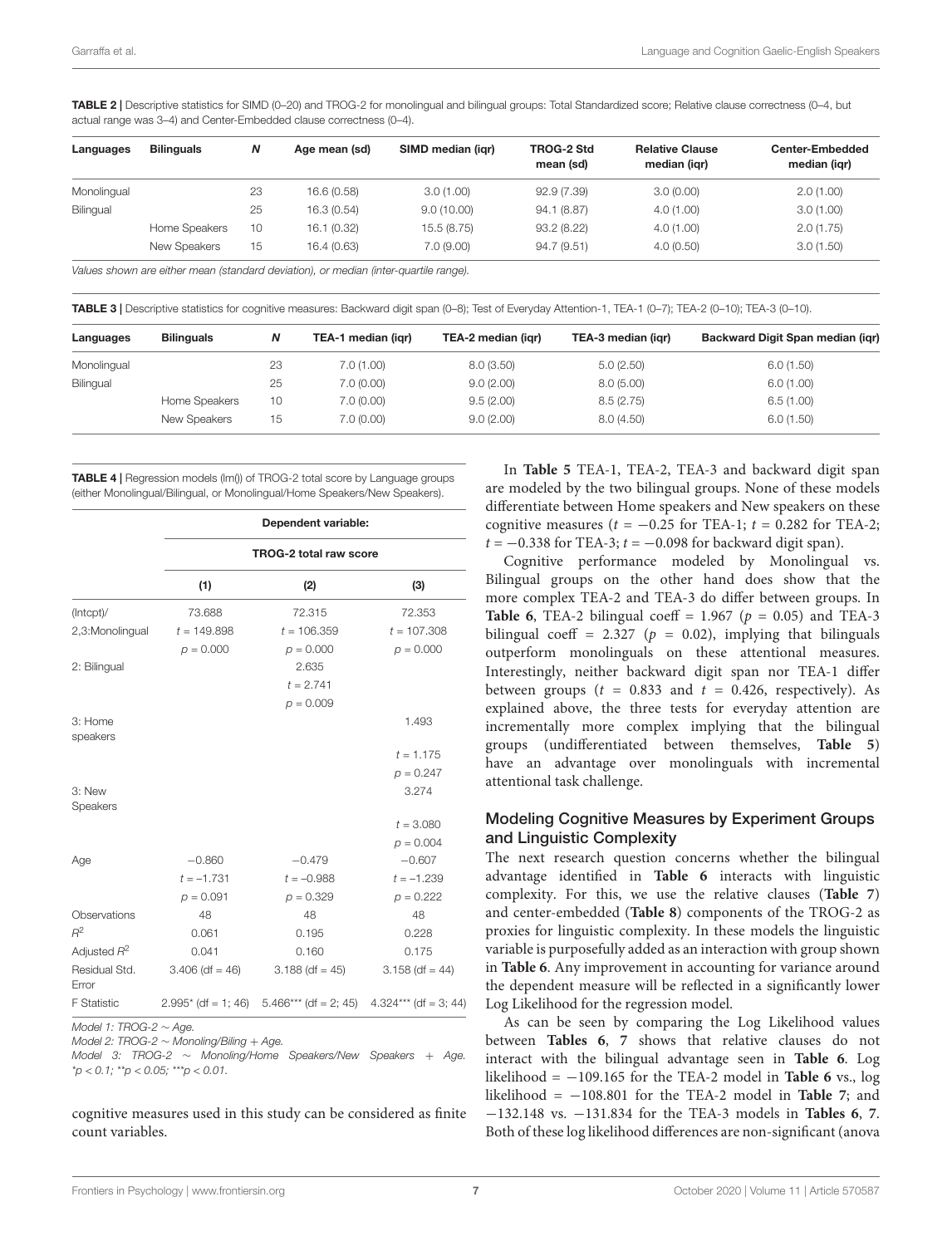| Garraffa et al. | Language and Cognition Gaelic-English Speakers |
|-----------------|------------------------------------------------|
|-----------------|------------------------------------------------|

<span id="page-7-0"></span>

| <b>TABLE 5</b>   Regression model for cognitive abilities (TEA-1, TEA-2, TEA-3, and |
|-------------------------------------------------------------------------------------|
| Backward digit Span) by bilinguals (Home speakers vs. New Speakers).                |

|                   | Dependent variable: |              |              |                               |  |  |  |
|-------------------|---------------------|--------------|--------------|-------------------------------|--|--|--|
|                   | TEA-1               | TEA-2        | TEA-3        | <b>Backward</b><br>digit span |  |  |  |
|                   | (1)                 | (2)          | (3)          | (4)                           |  |  |  |
| (Intcpt)/Home     | 1.946               | 2.104        | 1.988        | 1.841                         |  |  |  |
| <b>Speakers</b>   | $t = 16.281$        | $t = 19.054$ | $t = 16.984$ | $t = 14.609$                  |  |  |  |
|                   | $p = 0.000$         | $p = 0.000$  | $p = 0.000$  | $p = 0.000$                   |  |  |  |
| New speakers      | $-0.039$            | 0.040        | $-0.052$     | $-0.016$                      |  |  |  |
|                   | $t = -0.250$        | $t = 0.282$  | $t = -0.338$ | $t = -0.098$                  |  |  |  |
|                   | $p = 0.803$         | $p = 0.779$  | $p = 0.736$  | $p = 0.922$                   |  |  |  |
| Observations      | 25                  | 25           | 25           | 25                            |  |  |  |
| Log Likelihood    | $-47.672$           | $-57.761$    | $-72.642$    | $-48.789$                     |  |  |  |
| Akaike Inf. Crit. | 99.343              | 119.523      | 149.284      | 101.579                       |  |  |  |

The glm() function was used with a Poisson error distribution.

Model 1: TEA-1 ∼ Home Speakers/New Speakers, Poisson error dist. Model 2: TEA-2 ∼ Home Speakers/New Speakers, Poisson error dist. Model 3: TEA-3 ∼ Home Speakers/New Speakers, Poisson error dist. Model 4: Backward digit span ∼ Home Speakers/New Speakers, Poisson error dist.

Chi Square  $p = 0.694$  for the TEA-2 models and  $p = 0.731$  for the TEA3 models).

**[Table 8](#page-8-0)** shows the models with center-embedded added as an interaction term with groups to the cognitive models in **[Table 6](#page-7-1)**. Interestingly the TEA-3 models differ (Log likelihood =  $-132.148$  for TEA-3 modeled by Monolingual vs. Bilingual, **[Table 6](#page-7-1)**; Log likelihood = −127.327 for TEA-3 modeled by Monolingual/Bilingual interacting with Center-Embedded, **[Table 8](#page-8-0)**; anova Chi Square  $p = 0.008$  for these two models). The Bilingual:Center-Embedfed interaction term has a positive coeff =  $0.362$  ( $p = 0.01$ ) meaning that bilinguals are performing even better than expected on the center-embedded tasks.

#### Does SIMD Associate With Experiment Groups or **Cognition Measures?**

Since there are SIMD differences between groups (see **[Table 2](#page-6-0)**), the next question is whether socioeconomic circumstances could be driving the bilingual advantages identified in model 3, **[Table 4](#page-6-2)**, or models 2 and 3, **[Table 6](#page-7-1)**.

**[Table 9](#page-8-1)** repeats the models in **[Table 4](#page-6-2)** with SIMD added as an interaction term. As can be seen, non of the interaction terms (Bilingual:SIMD or New Speaker:SIMD) are significant ( $p = 0.828$ ) and  $p = 0.479$ , respectively).

**[Table 10](#page-9-0)** repeats the models in **[Table 6](#page-7-1)** with SIMD added as an interaction term. The Bilingual:SIMD interation term for the TEA-2 and TEA-3 models are non-significant as well ( $p = 0.598$ ) and  $p = 0.3$ , respectively). Thus, the bilingual advantages in TROG-2 and in TEA-2 and TEA-3 are not driven by group differences in SIMD.

# **DISCUSSION**

This study sought to investigate Gaelic-English young adults' linguistic and cognitive abilities. The aim was to bridge a gap <span id="page-7-1"></span>**TABLE 6** | Regression modeling of cognitive measures by language groups (Monolingual vs. Bilingual).

|                   | Dependent variable: |              |              |                               |  |  |
|-------------------|---------------------|--------------|--------------|-------------------------------|--|--|
|                   | TEA-1               | TEA-2        | TEA-3        | <b>Backward</b><br>digit span |  |  |
|                   | (1)                 | (2)          | (3)          | (4)                           |  |  |
| (Intcpt)/         | 1.875               | 1.921        | 1.685        | 1.732                         |  |  |
| Monolingual       | $t = 22.966$        | $t = 24.067$ | $t = 18.761$ | $t = 19.748$                  |  |  |
|                   | $p = 0.000$         | $p = 0.000$  | $p = 0.000$  | $p = 0.000$                   |  |  |
| Bilingual         | 0.048               | 0.207        | 0.272        | 0.099                         |  |  |
|                   | $t = 0.426$         | $t = 1.967$  | $t = 2.327$  | $t = 0.833$                   |  |  |
|                   | $p = 0.671$         | $p = 0.050$  | $p = 0.020$  | $p = 0.405$                   |  |  |
| Observations      | 48                  | 48           | 48           | 48                            |  |  |
| Log Likelihood    | $-91.414$           | $-109.165$   | $-132.148$   | $-93.658$                     |  |  |
| Akaike Inf. Crit. | 186.827             | 222.331      | 268,296      | 191.316                       |  |  |

The glm() function was used with a Poisson error distribution. Model 1: TEA-1 ∼ Monolingual/Bilingual, Poisson error dist. Model 2: TEA-2 ∼ Monolingual/Bilingual, Poisson error dist. Model 3: TEA-3 ∼ Monolingual/Bilingual, Poisson error dist.

Model 4: Backward digit span ∼ Monolingual/Bilingual, Poisson error dist.

<span id="page-7-2"></span>TABLE 7 | Does comprehension of relative clause structure interact with bilingualism for cognitive function? glm() regression with Poisson error were used to model cognitive parameters.

|                       | Dependent variable: |              |              |                               |  |
|-----------------------|---------------------|--------------|--------------|-------------------------------|--|
|                       | TEA-1               | TEA-2        | TEA-3        | <b>Backward</b><br>digit span |  |
|                       | (1)                 | (2)          | (3)          | (4)                           |  |
| (Intcpt)/Monolingual  | 1.897               | 1.917        | 1.660        | 1.692                         |  |
|                       | $t = 19.539$        | $t = 19.646$ | $t = 14.784$ | $t = 15.165$                  |  |
|                       | $p = 0.000$         | $p = 0.000$  | $p = 0.000$  | $p = 0.000$                   |  |
| <b>Bilingual</b>      | 0.021               | 0.239        | 0.322        | 0.132                         |  |
|                       | $t = 0.159$         | $t = 1.939$  | $t = 2.312$  | $t = 0.920$                   |  |
|                       | $p = 0.874$         | $p = 0.053$  | $p = 0.021$  | $p = 0.358$                   |  |
| Relative-Clause       | 0.043               | $-0.007$     | $-0.045$     | $-0.073$                      |  |
|                       | $t = 0.412$         | $t = -0.064$ | $t = -0.371$ | $t = -0.603$                  |  |
|                       | $p = 0.681$         | $p = 0.949$  | $p = 0.711$  | $p = 0.547$                   |  |
| Bilingual: Rel-Clause | $-0.034$            | $-0.055$     | $-0.010$     | 0.087                         |  |
| (Interaction)         | $t = -0.251$        | $t = -0.432$ | $t = -0.071$ | $t = 0.583$                   |  |
|                       | $p = 0.802$         | $p = 0.666$  | $p = 0.944$  | $p = 0.560$                   |  |
| Observations          | 48                  | 48           | 48           | 48                            |  |
| Log Likelihood        | $-91.323$           | $-108.801$   | $-131.834$   | $-93.458$                     |  |
| Akaike Inf. Crit.     | 190.647             | 225.601      | 271.668      | 194.915                       |  |

Model 1: TEA-1 ~ Monoling/Biling × Relative Clause, Poisson error.

Model 2: TEA-2 ~ Monoling/Biling × Relative Clause, Poisson error.

Model 3: TEA-3 ∼ Monoling/Biling × Relative Clause, Poisson error.

Model 4: Backward digit span ∼ Monoling/Biling × Relative Clause, Poisson error.

in the literature by focusing on young adults–an age range not considered by previous research–and comparing Home Gaelic speakers New Gaelic speakers. The study should be consider as a pilot, due to the small number of participants. There is a need of a bigger sample in future study tracking in detail language and cognition in minority language speakers learning a language via an immersion program.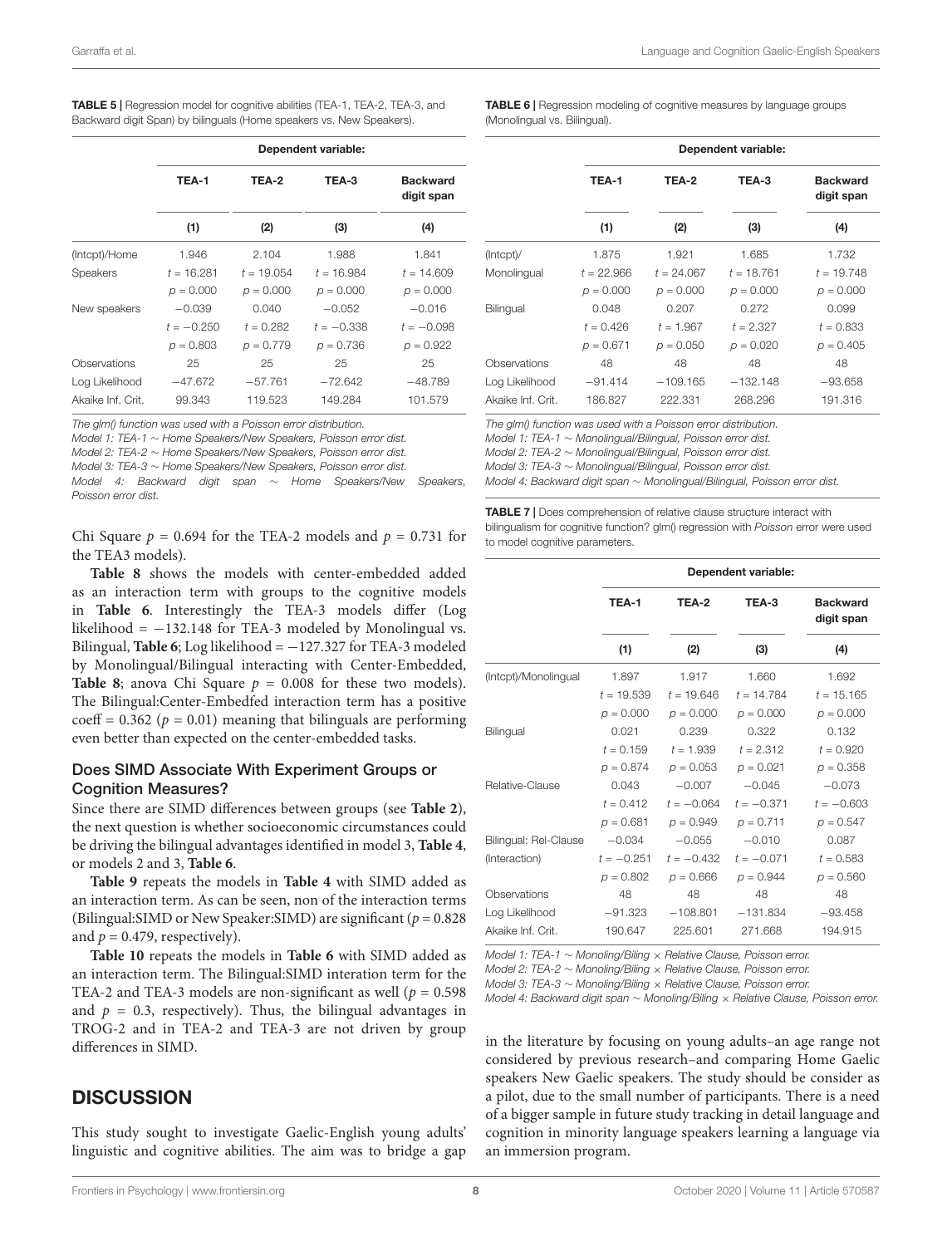<span id="page-8-0"></span>

|                      | Dependent variable: |              |              |                               |  |  |
|----------------------|---------------------|--------------|--------------|-------------------------------|--|--|
|                      | TEA-1               | TEA-2        | TEA-3        | <b>Backward</b><br>digit span |  |  |
|                      | (1)                 | (2)          | (3)          | (4)                           |  |  |
| (Intcpt)/Monolingual | 1.866               | 1.881        | 1.621        | 1.705                         |  |  |
|                      | $t = 20.389$        | $t = 20.545$ | $t = 15.451$ | $t = 17.105$                  |  |  |
|                      | $p = 0.000$         | $p = 0.000$  | $p = 0.000$  | $p = 0.000$                   |  |  |
| Bilingual            | 0.062               | 0.215        | 0.241        | 0.093                         |  |  |
|                      | $t = 0.507$         | $t = 1.815$  | $t = 1.772$  | $t = 0.700$                   |  |  |
|                      | $p = 0.612$         | $p = 0.070$  | $p = 0.077$  | $p = 0.485$                   |  |  |
| Center-Embedded      | $-0.025$            | $-0.099$     | $-0.152$     | $-0.069$                      |  |  |
|                      | $t = -0.235$        | $t = -0.947$ | $t = -1.299$ | $t = -0.605$                  |  |  |
|                      | $p = 0.815$         | $p = 0.344$  | $p = 0.194$  | $p = 0.546$                   |  |  |
| Bilingual:           | 0.011               | 0.182        | 0.362        | 0.155                         |  |  |
| Center-Embedded      | $t = 0.088$         | $t = 1.468$  | $t = 2.593$  | $t = 1.122$                   |  |  |
| (Interaction)        | $p = 0.930$         | $p = 0.143$  | $p = 0.010$  | $p = 0.262$                   |  |  |
| Observations         | 48                  | 48           | 48           | 48                            |  |  |
| Log Likelihood       | $-91.369$           | $-107.938$   | $-127.327$   | $-92.858$                     |  |  |
| Akaike Inf. Crit.    | 190.738             | 223.875      | 262.654      | 193.716                       |  |  |

Model 1: TEA-1 ∼ Monoling/Biling × Center-Embedded, Poisson error.

Model 2: TEA-2 ∼ Monoling/Biling × Center-Embedded, Poisson error.

Model 3: TEA-3 ∼ Monoling/Biling × Center-Embedded, Poisson error. Model 4: Backward digit span ∼ Monoling/Biling × Center-Embedded, Poisson error.

Investigating linguistic and cognitive abilities in the minority language is crucial in order to understand and assess new speakers' language maintenance and use of Gaelic in a wider range of contexts than the classroom. The discussion will summarize our results and address a few limitations of our study.

# Language Proficiency

The first result was the higher scores compared to monolinguals on the English sentences comprehension task (TROG-2), despite the dominance of Gaelic since nursery and in primary school. Crucially, this study confirms previous findings on minority languages (e.g., [Garraffa et al.,](#page-10-4) [2015](#page-10-4) on Sardinian-Italian bilinguals), as it further shows that full immersion in a second language since nursery does not negatively affect linguistic competence in the majority language. If a difference is reported this is in favor of the participants enrolled in a GME program. It is interesting to note that a similar performance was reported in the school qualifications English exams, with students from GME schools performing at the top of the list compared to other secondary schools in the country<sup>[2](#page-8-2)</sup>. A in-depth investigation of the sentence comprehension performance revealed not only that young adults in GME outperform monolinguals but also that among the GME group there seems to be a more marked advantage for New Speakers with respect to the more complex center-embedded clauses compared to both monolinguals and <span id="page-8-1"></span>TABLE 9 | Regression modeling for possible SIMD interaction with bilingualism in language comprehension measured with TROG-2.

|                      | Dependent variable:<br><b>TROG-2 total raw score</b> |                                                                  |                   |  |  |  |
|----------------------|------------------------------------------------------|------------------------------------------------------------------|-------------------|--|--|--|
|                      |                                                      |                                                                  |                   |  |  |  |
|                      | (1)                                                  | (2)                                                              | (3)               |  |  |  |
| (Intept)/2:Monoling/ | 73.688                                               | 72.290                                                           | 75.027            |  |  |  |
| 3:HomeSpk            | $t = 148.789$                                        | $t = 40.845$                                                     | $t = 45.069$      |  |  |  |
|                      | $p = 0.000$                                          | $p = 0.000$                                                      | $p = 0.000$       |  |  |  |
| 2: Bilingual         |                                                      | 3.024                                                            |                   |  |  |  |
|                      |                                                      | $t = 1.570$                                                      |                   |  |  |  |
|                      |                                                      | $p = 0.124$                                                      |                   |  |  |  |
| 3: New Speakers      |                                                      |                                                                  | 0.551             |  |  |  |
|                      |                                                      |                                                                  | $t = 0.293$       |  |  |  |
|                      |                                                      |                                                                  | $p = 0.773$       |  |  |  |
| <b>SIMD</b>          | 0.754                                                | 0.173                                                            | $-0.720$          |  |  |  |
|                      | $t = 1.507$                                          | $t = 0.071$                                                      | $t = -0.634$      |  |  |  |
|                      | $p = 0.139$                                          | $p = 0.944$                                                      | $p = 0.533$       |  |  |  |
| 2: Biling: SIMD      |                                                      | $-0.552$                                                         |                   |  |  |  |
| (interaction)        |                                                      | $t = -0.219$                                                     |                   |  |  |  |
|                      |                                                      | $p = 0.828$                                                      |                   |  |  |  |
| 3: New Speaker: SIMD |                                                      |                                                                  | 1.059             |  |  |  |
| (interaction)        |                                                      |                                                                  | $t = 0.721$       |  |  |  |
|                      |                                                      |                                                                  | $p = 0.479$       |  |  |  |
| Observations         | 48                                                   | 48                                                               | 25                |  |  |  |
| $R^2$                | 0.047                                                | 0.185                                                            | 0.076             |  |  |  |
| Adjusted $R^2$       | 0.026                                                | 0.129                                                            | $-0.055$          |  |  |  |
| Residual Std. Error  | $3.431$ (df = 46)                                    | $3.245$ (df = 44)                                                | $3.275$ (df = 21) |  |  |  |
| <b>F</b> Statistic   |                                                      | $2.273$ (df = 1; 46) $3.319**$ (df = 3; 44) $0.580$ (df = 3; 21) |                   |  |  |  |

Model 1: TROG-2 ∼ SIMD.

Model 2: TROG-2 ∼ Monoling/Biling × SIMD.

Model 3: TROG-2 ∼ Home Speakers/New Speakers × SIMD.  $*p < 0.1;$   $*p < 0.05;$   $**p < 0.01$ .

Home Speakers. This is a result that needs further investigation and a closer look at the community of New speakers in this particular ScG context. One could speculate that being an Home speaker does not offer any clear advantage compared to the New speaker, as it has been reported that Home speakers have English as the only family language and tend not to use Gaelic at home. Together with the lack of a bilingual environment at home for the Home speakers of Gaelic, it is possible that many of the New speakers of Gaelic do live in a multilingual family, with a richer context to practice language switching and cognitive inhibition.

# Cognition

The second question addressed was whether there would be any difference between the cognitive skills of Home and New speakers of Gaelic. As expected, we found that both Home speakers and New speakers performed at ceiling in the tests of attentional control. Young adult bilinguals in this age range usually perform at ceiling on measures of executive functions, since they are at the peak of their cognitive abilities [\(Bialystok](#page-10-24) [et al.,](#page-10-24) [2004\)](#page-10-24). In addition, both groups consisted of bilinguals, who have often been reported to have an advantage in terms of cognitive control. Moreover, the similar results in the two groups

<span id="page-8-2"></span><sup>2</sup>[https://www.heraldscotland.com/news/17512100.pupils-who-learn-lessons-in](https://www.heraldscotland.com/news/17512100.pupils-who-learn-lessons-in-gaelic-come-top-of-the-class/)[gaelic-come-top-of-the-class/](https://www.heraldscotland.com/news/17512100.pupils-who-learn-lessons-in-gaelic-come-top-of-the-class/)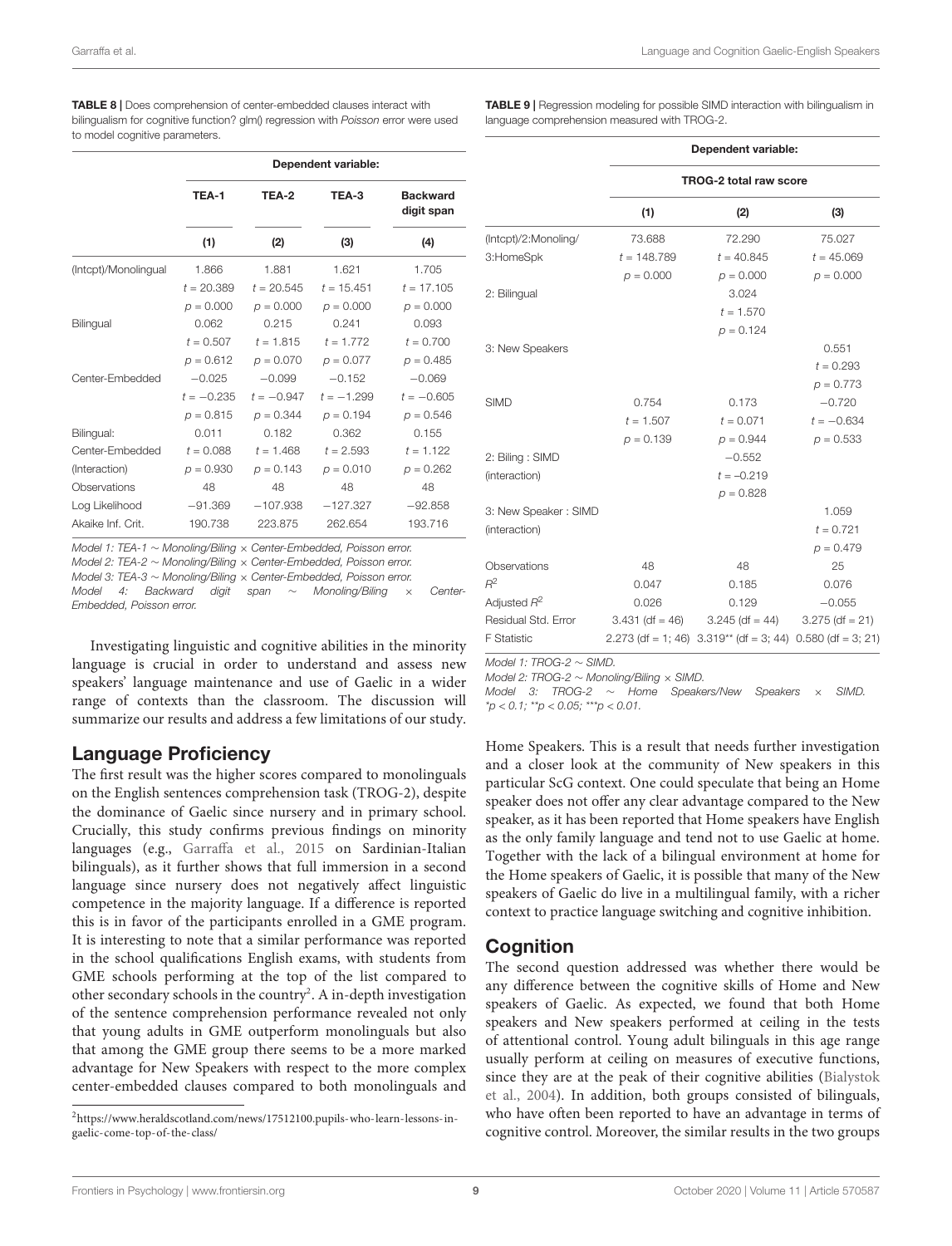<span id="page-9-0"></span>

| <b>TABLE 10</b>   Regression modeling for possible SIMD interaction with bilingualism in |
|------------------------------------------------------------------------------------------|
| cognitive function. glm() regression with Poisson error distribution was used.           |

|                      | Dependent variable: |              |               |                               |
|----------------------|---------------------|--------------|---------------|-------------------------------|
|                      | TEA-1               | TEA-2        | TEA-3         | <b>Backward</b><br>digit span |
|                      | (1)                 | (2)          | (3)           | (4)                           |
| (Intcpt)/Monolingual | 1.820               | 1.835        | 1.457         | 1.654                         |
|                      | $t = 8.293$         | $t = 8.430$  | $t = 5.562$   | $t = 6.942$                   |
|                      | $p = 0.000$         | $p = 0.000$  | $p = 0.00000$ | $p = 0.000$                   |
| Bilingual            | 0.104               | 0.271        | 0.474         | 0.174                         |
|                      | $t = 0.437$         | $t = 1.166$  | $t = 1.713$   | $t = 0.677$                   |
|                      | $p = 0.663$         | $p = 0.244$  | $p = 0.087$   | $p = 0.499$                   |
| <b>SIMD</b>          | $-0.082$            | $-0.127$     | $-0.335$      | $-0.115$                      |
|                      | $t = -0.272$        | $t = -0.426$ | $t = -0.943$  | $t = -0.353$                  |
|                      | $p = 0.786$         | $p = 0.671$  | $p = 0.346$   | $p = 0.725$                   |
| Bilingual: SIMD      | 0.081               | 0.161        | 0.376         | 0.120                         |
| (Interaction)        | $t = 0.261$         | $t = 0.527$  | $t = 1.038$   | $t = 0.357$                   |
|                      | $p = 0.795$         | $p = 0.598$  | $p = 0.300$   | $p = 0.721$                   |
| Observations         | 48                  | 48           | 48            | 48                            |
| Log Likelihood       | $-91.376$           | $-108.947$   | $-131.520$    | $-93.593$                     |
| Akaike Inf. Crit.    | 190.752             | 225.893      | 271.040       | 195.185                       |

Model 1: TEA-1 ∼ Monoling/Biling × SIMD, Poisson error.

Model 2: TEA-2 ∼ Monoling/Biling × SIMD, Poisson error.

Model 3: TEA-3 ∼ Monoling/Biling × SIMD, Poisson error.

Model 4: Backward digit span ∼ Monoling/Biling × SIMD, Poisson error.

are further strengthened by the fact that they have similar patterns of use of Gaelic and have been following the same immersion program since nursery.

More interesting were the results of our models in relation to the interactions of bilinguals with TEA-3 and the variance for center-embedded correctness. Similarly to what reported in other studies investigating an interaction between working memory and center-embedded clauses [\(Lauro et al.,](#page-10-25) [2010\)](#page-10-25), our population and in particular the bilingual group reported an interaction between comprehension of center-embedded relatives and attentional control, in particular the Elevator Task with Reversal that targets inhibitory control and switching abilities, including noticing a cue that prompts the refocusing of attention (TEA-3). A possible speculation is that these two tasks, comprehension of a center-embedded clause and the inhibition of an active element as in the TEA-3, shared a cognitive resource enhanced in bilingual speakers. It is well know from other studies on language development and pathologies that Center-embedded relative clause, such as The man the elephant sees is eating, are selectively modulated by the presence of an active intervener and the similarity between the two nouns (see [Garraffa and Grillo,](#page-10-26) [2008](#page-10-26) and [Martini et al.,](#page-11-16) [2019](#page-11-16) for adults with pathologies; [Garraffa](#page-10-18) [et al.,](#page-10-18) [2017](#page-10-18) for bilingual speakers). In these sentences the subject noun, The man, is holded in memory before its verb, is eating, will be integrated. During this simple memory task, another noun, the elephant, needs to be also holded in memory. This operation of holding two potential arguments for the main verb is very costly and this was reported to be particularly taxing if both nouns are grammatically similar (for example both are singular or animate).

The second noun, the elephant, is interfering while the subject noun is holded in memory, causing many reversible errors with participants selecting a picture where is the elephant eating and not the man. Bilingual speakers are less prone to this cost with a lower disruptive effect of the intervener element, possibly due to a more skilled control system in continuous alert for inhibition of active distractors.

More research is required to refine this hypothesis.

# **CONCLUSION**

This study investigated young Gaelic-English adult bilinguals and especially New speakers, who acquire the language in immersion education and have no exposure at home. This category represents the pillar of Gaelic maintenance and revitalisation. More specifically, the study focused on both linguistic and cognitive skills to investigate the interaction between grammatical knowledge and cognition. Not only did we find that both Gaelic Home Speakers' and New Speakers' cognitive and linguistic skills were comparable to those of Monolingual Speakers, but a positive correlation was found for complex structures and ability to focus in the context of an active distractor both on cognitive and linguistic tasks. Analyzing the Home Speakers and New Speakers' language and cognitive experiences revealed that the dichotomy between home speakers and new speakers is very productive, as these two types of speakers have very similar linguistics and cognitive skills with a tendency for New Speakers to have more beneficial effects on cognition. All in all, these findings are encouraging as they show that GME is a good starting point to boost the number of Gaelic speakers, and that it does not negatively affect either their linguistic or cognitive skills. Combining cognitive and linguistic approaches is necessary to fully grasp new speakers' experiences, but also to measure actual outcomes of the effects of medium education in different domains. More research adopting this comprehensive approach needs to be conducted for other minority languages, to be able to compare different contexts of acquisition and evaluate the outcome of policies aimed at revitalizing languages through active bilingualism.

# DATA AVAILABILITY STATEMENT

The raw data supporting the conclusions of this article will be made available by the authors, without undue reservation.

# ETHICS STATEMENT

Ethical approval was obtained from both the Education Research Steering Group, Glasgow City Council and the Heriot-Watt School of Social Sciences Ethic Committee. Written informed consent to participate in this study was provided by the participants' legal guardian/next of kin.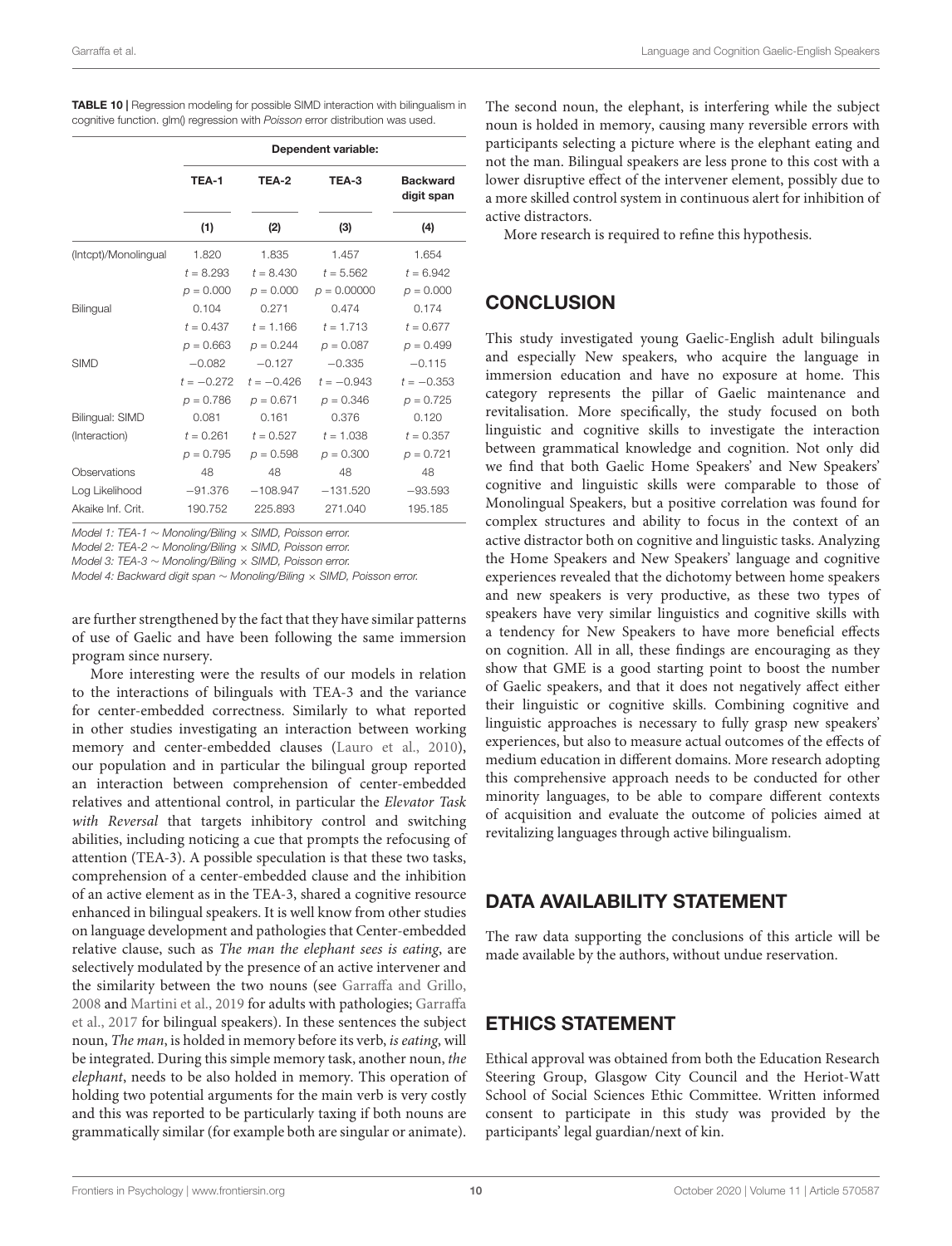# AUTHOR CONTRIBUTIONS

MG: conception and design of the work, analysis and interpretation of data, drafting the work and revising it critically for intellectual content, final approval of the version to be published, agreement to be accountable for all aspects of the work in ensuring that questions related to the accuracy or integrity of any part to the work are appropriately investigated and resolved. MO: analysis and interpretation of data for the work, drafting the work and revising it critically for intellectual content, agreement to be accountable for all aspects of the work in ensuring that questions related to the accuracy or integrity of any part of the work are appropriately investigated and resolved. BO'R: conception and design of the work, final approval of the version to be published, agreement to be accountable for all aspects of the work in ensuring that questions related to the accuracy or integrity of any part to the work are appropriately investigated and resolved. AS: conception and design of the work, interpretation of data for the work, drafting the work and revising it critically for important intellectual content, final approval of the version to be published, agreement to be accountable for all aspects of the work in

# **REFERENCES**

- <span id="page-10-9"></span>Adger, D. (2009a). "Gaelic Morphology," in The Edinburgh Companion to the Gaelic Language, eds M. Watson and M. Macleod (Edinburgh: Edinburgh University Press).
- <span id="page-10-10"></span>Adger, D. (2009b). "Gaelic Syntax," in The Edinburgh Companion to the Gaelic Language, eds M. Watson and M. Macleod (Edinburgh: Edinburgh University Press).
- <span id="page-10-16"></span>Antoniou, K., Kambanaros, M., Grohmann, K. K., and Katsos, N. (2014). "Is bilectalism similar to bilingualism? An investigation into children's vocabulary and executive control skills," in BUCLD 38: Proceedings of the 38th Annual Boston University Conference on Language Development, Vol. 1, Somerville, MA: Cascadilla Press, 12–24.
- <span id="page-10-23"></span>Bak, T. H., Long, M. R., Vega-Mendoza, M., and Sorace, A. (2016). Novelty, challenge, and practice: the impact of intensive language learning on attentional functions. PLoS One 11:e0153485. [doi: 10.1371/journal.pone.0153485](https://doi.org/10.1371/journal.pone.0153485)
- <span id="page-10-13"></span>Bartolotti, J., and Marian, V. (2012). Language learning and control in monolinguals and bilinguals. Cogn. Sci. 36, 1129–1147. [doi: 10.1111/j.1551-](https://doi.org/10.1111/j.1551-6709.2012.01243.x) [6709.2012.01243.x](https://doi.org/10.1111/j.1551-6709.2012.01243.x)
- <span id="page-10-12"></span>Baum, S., and Titone, D. (2014). Moving toward a neuroplasticity view of bilingualism, executive control, and aging. Appl. Psycholinguist. 35, 857–894. [doi: 10.1017/s0142716414000174](https://doi.org/10.1017/s0142716414000174)
- <span id="page-10-11"></span>Bialystok, E. (2009). Bilingualism: the good, the bad, and the indifferent. Bilingualism12, 3–11. [doi: 10.1017/s1366728908003477](https://doi.org/10.1017/s1366728908003477)
- <span id="page-10-24"></span>Bialystok, E., Craik, F. I., Klein, R., and Viswanathan, M. (2004). Bilingualism, aging, and cognitive control: evidence from the Simon task. Psychol. Aging 19, 290–303. [doi: 10.1037/0882-7974.19.2.290](https://doi.org/10.1037/0882-7974.19.2.290)
- <span id="page-10-20"></span>Birdsong, D., Gertken, L. M., and Amengual, M. (2012). Bilingual Language Profile: An Easy-to-Use Instrument to Assess Bilingualism. Austin, TX: University of Texas at Austin.
- <span id="page-10-22"></span>Bishop, D. (2003). Test for the Reception of Grammar – Version 2 (TROG-2). London: Pearson.
- <span id="page-10-5"></span>Bòrd na Gàidhlig (2007). The National Plan for Gaelic 2007-2012. Inverness: Bòrd na Gàidhlig.
- <span id="page-10-6"></span>Bòrd na Gàidhlig (2012). National Gaelic Language Plan, 2012-2017. Growth and Improvement. Avaliable at: [http://www.gaidhlig.org.uk/bord/wp-content/](http://www.gaidhlig. org. uk/bord/wp-content/uploads/sites/2/National-Gaelic-Langauge-Plan-2012-2017. pdf) [uploads/sites/2/National-Gaelic-Langauge-Plan-2012-2017.pdf](http://www.gaidhlig. org. uk/bord/wp-content/uploads/sites/2/National-Gaelic-Langauge-Plan-2012-2017. pdf) (accessed March 10, 2020).
- <span id="page-10-15"></span>Duñabeitia, J. A., Hernández, J. A., Antón, E., Macizo, P., Estévez, A., Fuentes, L. J., et al. (2014). The inhibitory advantage in bilnigual children revisited. Exp. Psychol. 61, 234–251. [doi: 10.1027/1618-3169/a000243](https://doi.org/10.1027/1618-3169/a000243)

ensuring that questions related to the accuracy or integrity of any part of the work are appropriately investigated and resolved. All authors contributed to the article and approved the submitted version.

# FUNDING

This research was supported by Bòrd na Gàidhlig (project code 1617/357).

# ACKNOWLEDGMENTS

We thank our colleagues from the European network New Speakers in a Multilingual Europe–Opportunities and Challenges (COST ACTION IS1306), who provided insight and expertise that greatly assisted the research. We also thank Timea Kutasi for helping with data collection and drafting of some parts of the report; Donalda McComb for helping with recruitment and promoting the project; all the families and children who have taken part in the research.

- <span id="page-10-1"></span>Fishman, J. A. (1991). Reversing Language shift: Theoretical and Empirical Foundations of Assistance to Threatened Languages, Vol. 76. Clevedon: Multilingual matters.
- <span id="page-10-4"></span>Garraffa, M., Beveridge, M., and Sorace, A. (2015). Linguistic and cognitive skills in sardinian–italian bilingual children. Front. Psychol. 6:1898. [doi: 10.3389/fpsyg.](https://doi.org/10.3389/fpsyg.2015.01898) [2015.01898](https://doi.org/10.3389/fpsyg.2015.01898)
- <span id="page-10-26"></span>Garraffa, M., and Grillo, N. (2008). Canonicity effects as a grammatical phenomenon. J. Neurolinguistics 21, 177–197. [doi: 10.1016/j.jneuroling.2007.](https://doi.org/10.1016/j.jneuroling.2007.09.001) [09.001](https://doi.org/10.1016/j.jneuroling.2007.09.001)
- <span id="page-10-18"></span>Garraffa, M., Obregon, M., and Sorace, A. (2017). Linguistic and cognitive effects of bilingualism with regional minority languages: a study of sardinian–italian adult speakers. Front. Psychol. 8:1907. [doi: 10.3389/fpsyg.2017.01907](https://doi.org/10.3389/fpsyg.2017.01907)
- <span id="page-10-14"></span>Gathercole, V. C. M., Thomas, E. M., Kennedy, I., Prys, C., Young, N., Guasch, N. V., et al. (2014). Does language dominance affect cognitive performance in bilinguals? Lifespan evidence from preschoolers through older adults on card sorting, Simon, and metalinguistic tasks. Front. Psychol. 5:11. [doi: 10.3389/](https://doi.org/10.3389/fpsyg.2014.00011) [fpsyg.2014.00011](https://doi.org/10.3389/fpsyg.2014.00011)
- <span id="page-10-2"></span>Gorter, D., and Cenoz, J. (2011). Multilingual education for European minority languages: the basque country and Friesland. Int. Rev. Educ. 57, 651–666. [doi:](https://doi.org/10.1007/s11159-011-9248-2) [10.1007/s11159-011-9248-2](https://doi.org/10.1007/s11159-011-9248-2)

<span id="page-10-0"></span>Grosjean, F. (2010). Bilingual. Cambridge, MA: Harvard University Press.

- <span id="page-10-19"></span>Hornsby, M. (2008). The incongruence of the Breton linguistic landscape for young speakers of Breton. J. Multiling. Multicult. Dev. 29, 127-138. [doi: 10.2167/](https://doi.org/10.2167/jmmd538.0) [jmmd538.0](https://doi.org/10.2167/jmmd538.0)
- <span id="page-10-3"></span>Hornsby, M., and Agarin, T. (2012). The end of minority languages-europe's regional languages in perspective. JEMIE 11, 88–116.
- <span id="page-10-7"></span>Houston, D. M., and Jusczyk, P. W. (2000). The role of talker-specific information in word segmentation by infants. J. Exp. Psychol. 26, 1570–1582. [doi: 10.1037/](https://doi.org/10.1037/0096-1523.26.5.1570) [0096-1523.26.5.1570](https://doi.org/10.1037/0096-1523.26.5.1570)
- <span id="page-10-8"></span>Lamb, W. (2008). Scottish Gaelic Speech and Writing: Register Variation in an Endangered Language. Belfast: Cló Ollscoil na Banríona.
- <span id="page-10-17"></span>Lauchlan, F., Parisi, M., and Fadda, R. (2013). Bilingualism in Sardinia and Scotland: exploring the cognitive benefits of speaking a 'minority' language. Int. J. Biling. 17, 43–56. [doi: 10.1177/1367006911429622](https://doi.org/10.1177/1367006911429622)
- <span id="page-10-25"></span>Lauro, L. J. R., Reis, J., Cohen, L. G., Cecchetto, C., and Papagno, C. (2010). A case for the involvement of phonological loop in sentence comprehension. Neuropsychologia 48, 4003–4011. [doi: 10.1016/j.neuropsychologia.2010.10.019](https://doi.org/10.1016/j.neuropsychologia.2010.10.019)
- <span id="page-10-21"></span>Marian, V., Blumenfeld, H. K., and Kaushanskaya, M. (2007). The language experience and proficiency questionnaire (LEAP-Q): assessing language profiles in bilinguals and multilinguals. J. Speech Lang. Hear Res. 50, 940–967. [doi:](https://doi.org/10.1044/1092-4388(2007/067)) [10.1044/1092-4388\(2007/067\)](https://doi.org/10.1044/1092-4388(2007/067))